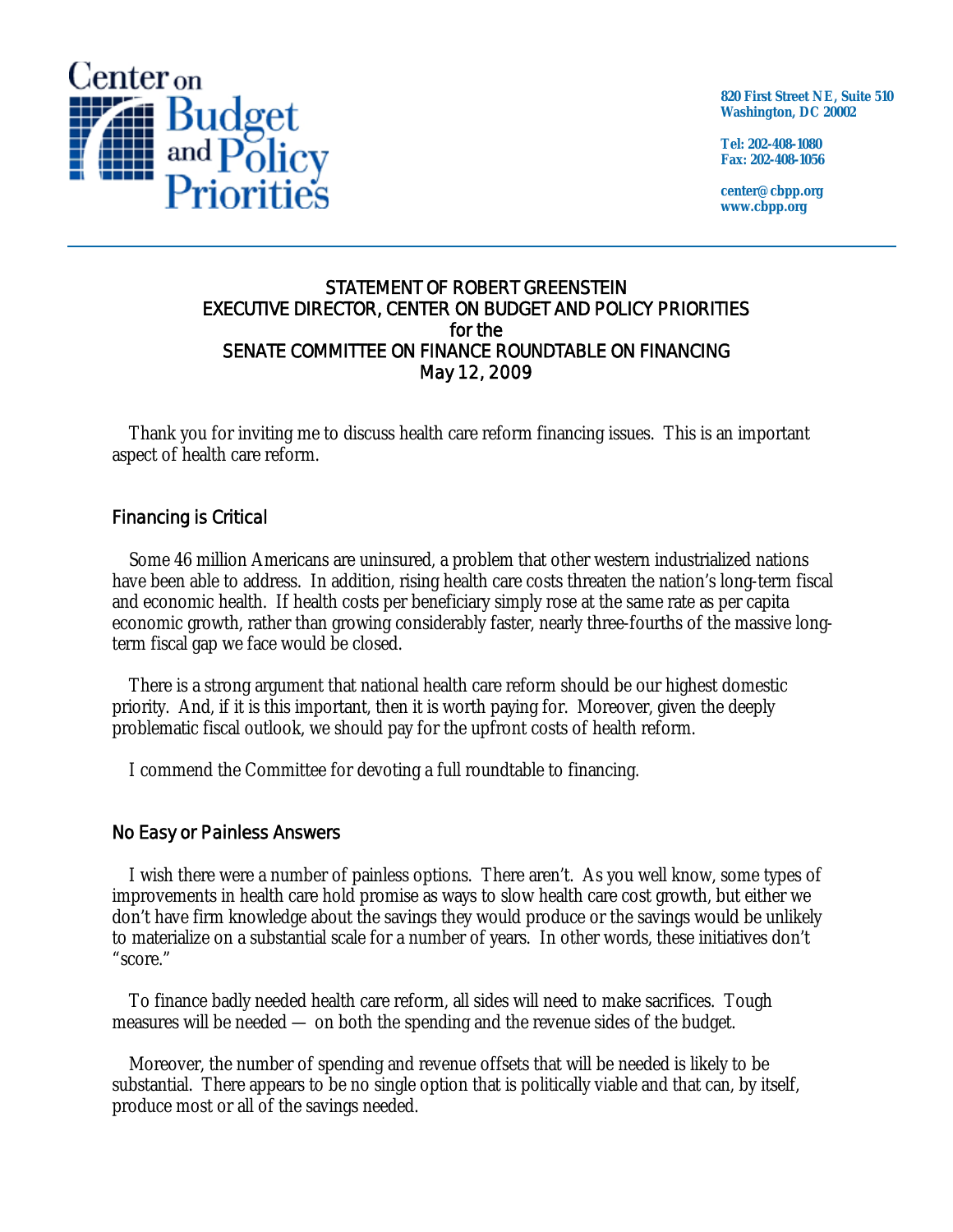This leads to my first recommendation, in the form of a plea to the Committee. Please do not take any offset options off the table at this time. I believe you ultimately will need to put together a package that contains an array of spending and revenue offsets. The more that options are taken off the table now, the harder this will be to do. You will need to make tough choices in a number of areas. If Congress can step up to the plate and put together a package of offsets that pay for health care reform legislation — and health care reform then is enacted — the nation will benefit greatly for decades to come. If this occurs, you will go down in history for your foresight and your courage.

I would like to divide my statement into two sections — one discussing spending offsets and the other discussing revenue offsets. Given the importance of this legislation, I don't think options should be limited to those that are directly health related. Particular attention should be accorded, however, to those options that would not only produce savings to help finance health reform but also improve the U.S. health care system by slowing health care cost growth, curbing the use of unnecessary care, or improving the health of our people.

## Spending Offsets

The President's budget proposes a series of reforms in health care programs, primarily in Medicare, that CBO estimates would save \$295 billion over ten years. Many of these reforms are consistent with the findings and recommendations of Congress' Medicare Payment Advisory Commission (MedPAC). These proposals merit serious consideration.

- They would produce substantial savings to help finance health care reform.
- A number of these measures also could lead to cost-saving reforms in the *private* sector, as private insurers followed Medicare's lead in such areas as the bundling of payments, reducing hospital readmissions, and basing provider payments on quality of care.
- In addition, these reforms would help strengthen Medicare's finances, wh*ich bad*ly need shoring up for the long term.

These proposals thus would yield a triple benefit.

 A newly released survey of health care leaders conducted by the Commonwealth Fund found strong support for these proposals. Large majorities of the health care leaders surveyed voiced approval of eight of the nine Administration Medicare proposals they were asked about.

 In its March 2009 report to Congress, MedPAC issued several additional Medicare recommendations related to other provider payment rates that would generate savings. These should be considered as well.

#### Additional Medicare and Medicaid Proposals that Would Produce Savings

The Finance Committee explored a number of Medicare proposals in its roundtable on health care delivery reform and discussed some of these in the paper it produced following that roundtable.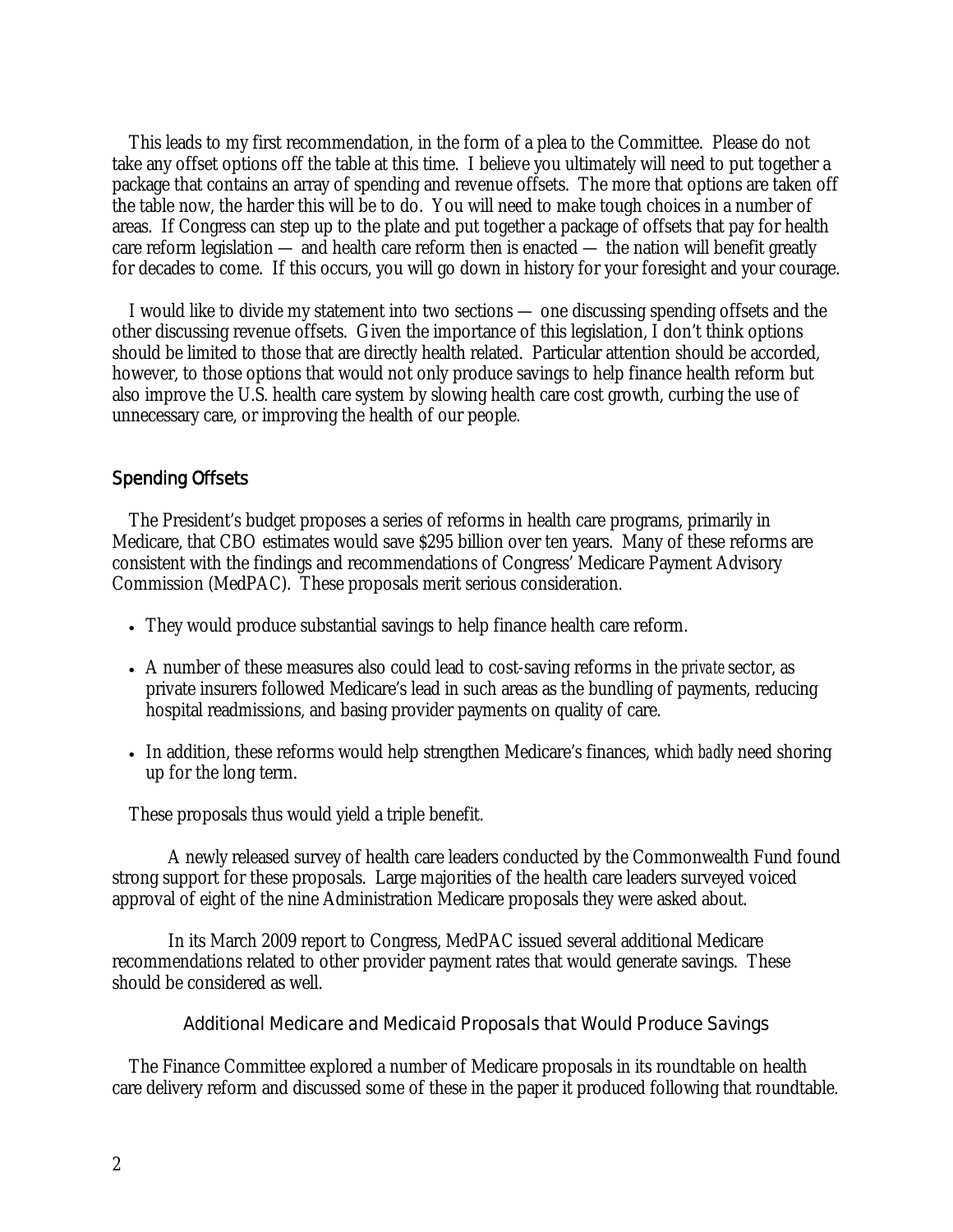Let me suggest consideration of three additional savings proposals — two in Medicaid and one in Medicare.

# **1. Delivery system reforms in Medicaid**

As noted, the Administration and MedPAC have proposed various Medicare delivery system reforms. Congress could consider applying these similar delivery system reforms in Medicaid as well, where that is appropriate.

State Medicaid programs could be encouraged to establish bundled payments and to structure their Medicaid payments to reduce hospital readmission rates. The federal government also could facilitate the further use of pay-for-performance both in Medicaid fee-for-service and in Medicaid managed care. In addition, states could be encouraged to institute promising care-management programs for certain high-risk populations, including high risk pregnant women (to reduce the number of neonatal intensive care unit admissions), children with asthma, and people with chronic illnesses. Finally, more state Medicaid programs could be encouraged to limit Medicaid payment for medical conditions acquired during stays in a hospital; this is already required under Medicare and in some state Medicaid programs.

# **2. Lowering the Cost of Medicaid Drug Coverage**

Congress could take steps to lower federal costs for drugs prescribed under Medicaid. This could be done through several measures.

First, the minimum Medicaid drug rebate could be increased.

Second, the rebate could be applied to drugs dispensed by Medicaid managed care plans. Drug manufacturers currently are not required to pay rebates on drugs dispensed to beneficiaries enrolled in Medicaid managed care plans. This exception was based on the assumption that managed care plans could negotiate discounted drug prices as favorable as those required under the Medicaid drug rebate. However, recent evidence shows this likely is not the case.<sup>1</sup> Applying the Medicaid drug rebate to drugs dispensed through managed care plans would ensure that these plans get the best prices available, and it would allow the federal government and the states to achieve savings in their managed care capitation rates.

Both of these proposals to secure savings in Medicaid were passed by the Senate in 2005. Both also are included in President Obama's budget (and are reflected in the \$295 billion in savings referred to above that CBO estimates the President's proposals would produce).

Several other steps also could be taken that would yield additional savings. Manufacturers of *brand-name* drugs are required to pay additional rebates under Medicaid if prices for those drugs rise

<sup>-</sup>1 Center for Health Care Strategies, Inc., "Comparison of Medicaid Pharmacy Costs and Usage Between the Fee-for-Service and Capitated Settings," January 2003 and The Lewin Group, "Extending the Federal Drug Rebate Program to Medicaid MCOs: Analysis of Impacts," May 2003.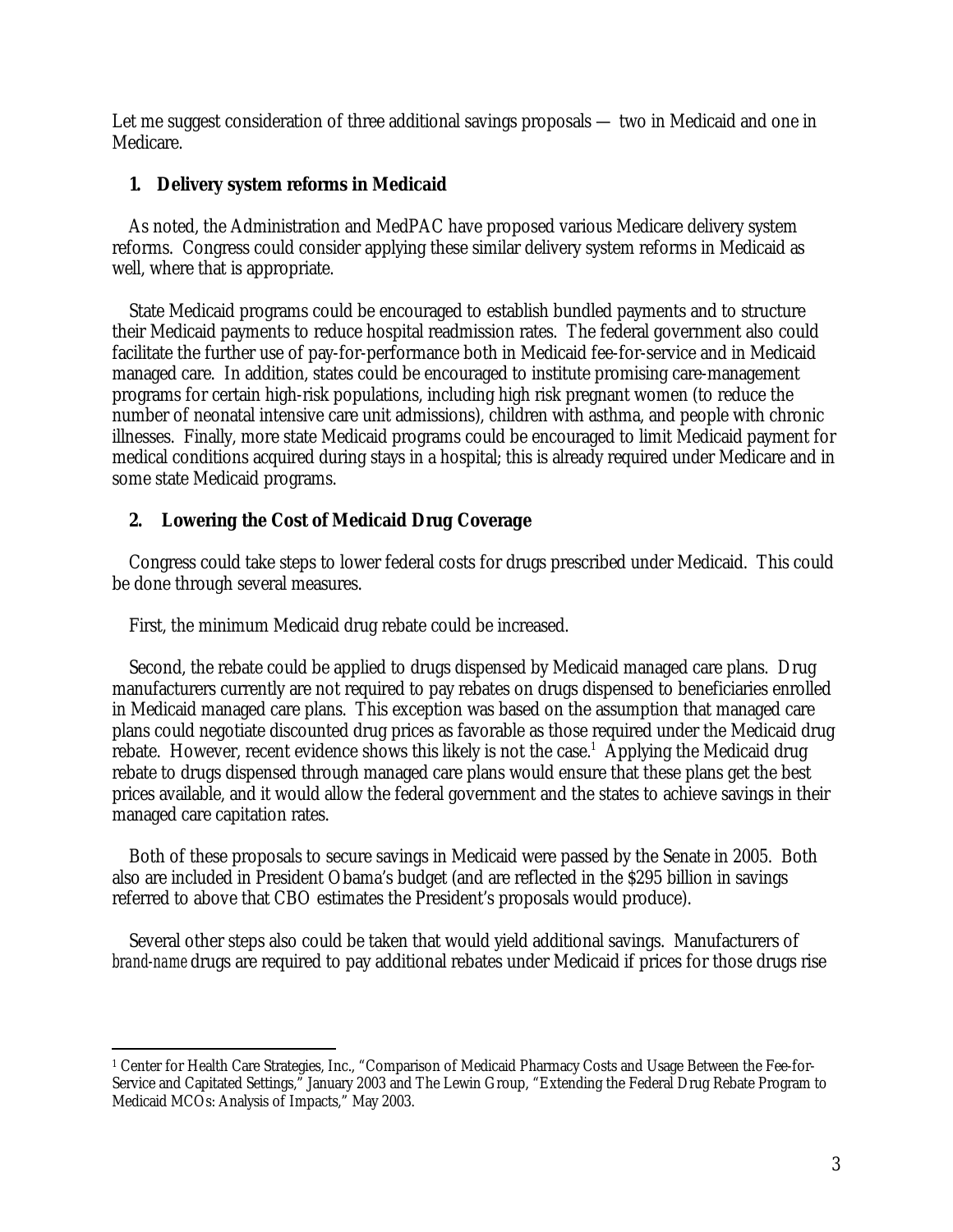faster than the Consumer Price Index. The Office of Inspector General at the Department of Health and Human Services has recommended applying a similar rebate adjustment to *generic* drugs.<sup>2</sup>

The federal government could also encourage states to adopt Medicaid best practices in managing their prescription drug costs. Some states conduct periodic reviews of prescription drug usage, particularly among high users, to ensure that the drugs prescribed are medically necessary and thereby to limit fraud and abuse and improve patient safety. These states also monitor prescribing patterns by physicians and initiate general provider education efforts known as "counter-detailing" or "academic detailing," which have been shown to reduce costs that stem from inappropriate prescribing. Some states intervene with specific providers who prescribe an unusually high number of prescriptions.3

## **3. Reducing Costs for Drugs Prescribed through Medicare to "Dual Eligible" Beneficiaries**

Prior to the establishment of the Medicare Part D drug benefit, *Medicaid* provided prescription drug coverage to more than 6 million "dual eligibles" (low-income Medicare beneficiaries who also are enrolled in Medicaid). In 2006, drug coverage for these dual eligibles was shifted to Medicare. When Congress enacted the drug benefit, it assumed that the private insurers participating in Part D would be able to negotiate greater rebates from drug manufacturers than the rebates the manufacturers had been required to pay, under Medicaid, for drugs dispensed to the dual eligibles.<sup>4</sup>

An increasing body of research demonstrates, however, that the rebates negotiated by Medicare Part D plans actually are well below the rebates that would have been required under Medicaid. As a result, the federal government is now incurring higher drug costs for the dual eligibles than it previously incurred under Medicaid.

Harvard health economists Richard Frank and Joseph Newhouse examined SEC filings among manufacturers of drugs used heavily by dual eligibles, such as anti-psychotic medications. They found that that Medicare Part D plans were *not* obtaining prices that approximated the prices for these drugs net of the Medicaid rebates. As a result, they found "manufacturers have realized significant gains simply from the change in responsibility for purchasing from Medicaid to Medicare."<sup>5</sup>

Similarly, Stephen Schondelmeyer, a University of Minnesota expert on prescription-drug pricing, has estimated that most of the publicly released Medicare Part D prescription drug prices are *20 to* 

<sup>-</sup>2 Daniel Levinson, "Review of Generic Drug Price Increases," Office of Inspector General, Department of Health and Human Services, October 2007.

<sup>3</sup> See Jeffrey Crowley and Edwin Park, "Advancing Efficient Management and Purchasing of Prescription Drugs in Medicaid," Center for Children and Families at the Georgetown University Health Policy Institute, March 2008.

<sup>4</sup> Under Medicaid, drug manufacturers must pay rebates for drugs dispensed to Medicaid beneficiaries equal to the higher of a minimum statutory rebate (15.1 percent of the Average Manufacturer Price) or the "best price" or discount provided to any private purchaser.

<sup>5</sup> Richard Frank and Joseph Newhouse, "Mending the Medicare Prescription Drug Benefit: Improving Consumer Choices and Restructuring Purchasing," The Hamilton Project at the Brookings Institution, April 2007. See also Richard Frank, Testimony before the U.S. Senate Committee on Finance, January 11, 2007.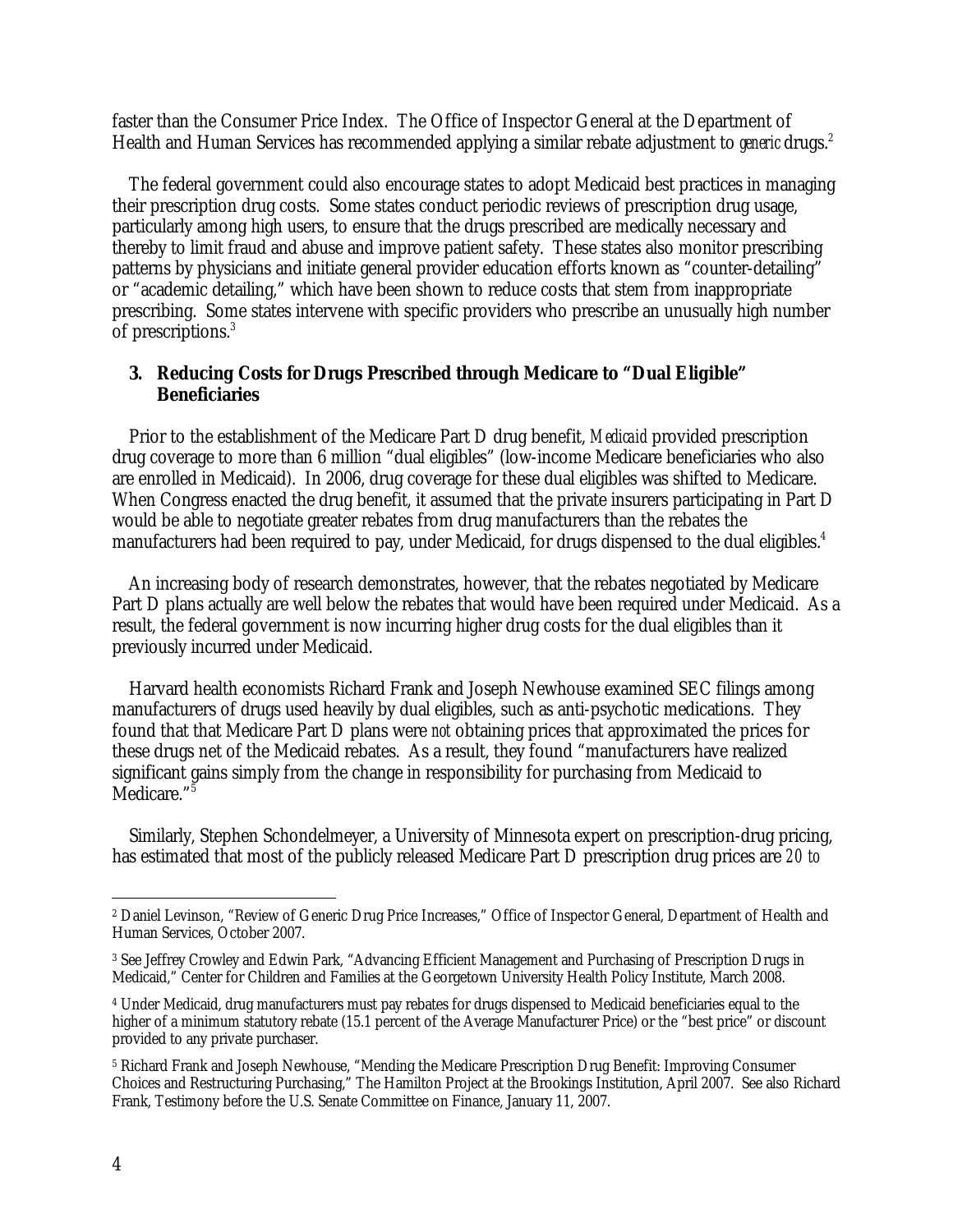30 percent higher than the estimated prices in Medicaid net of the manufacturers' rebates.<sup>6</sup> In addition, in a July 2008 report, the majority staff of the House Committee on Oversight and Government Reform found that had the dual eligible beneficiaries remained in Medicaid in 2006 and 2007, the federal government would have saved \$3.7 billion on the 100 drugs most often used by this population.<sup>7</sup> This figure was derived from the Committee's review of confidential pricing documents provided by insurers and drug manufacturers at the Committee's request.

 To help finance health reform and lower Medicare costs, Congress could require drug manufacturers to provide, at a minimum, the same level of rebates for prescription drugs provided to dual eligibles under Medicare Part D as would have been required under the Medicaid program. There is no Congressional Budget Office estimate for this policy option, but the House Oversight and Government Reform Committee staff estimated it would produce savings of as much as \$86 billion over ten years.<sup>8</sup>

Chairman Baucus' "white paper" on health reform stated that Congress should consider extending the Medicaid price discounts to Part D-covered drugs dispensed to the dual-eligible population.<sup>9</sup>

# Revenue Offsets

This part of my statement covers four types of revenue options:

- 1. Capping the tax exclusion for employer-sponsored health care
- 2. Other health-related tax expenditures
- 3. Health-related excise taxes
- 4. Capping itemized deductions for high-income filers

Let me preface this discussion by noting that while these options would raise revenues, health care reform likely also will include tax credits to make health care affordable and enable an individual mandate to be put in place. The tax code currently features extensive spending on health care, with the tax code being used as the delivery system for these subsidies. Debate over reforms in this area should seek to avoid old ideological battles and simplistic dismissals or endorsements of options as "tax increases" or "tax cuts." The primary goal here is to reform health tax expenditures to make

 $\overline{a}$ 6 Stephen Schondelmeyer, Statement before the Minority Office of the House Committee on Government Reform Briefing on the Medicare Drug Plan, January 20, 2006.

<sup>7</sup> House Committee on Oversight and Government Reform, Majority Staff, "Medicare Part D: Drug Pricing and Manufacturer Windfalls," July 2008, http://oversight.house.gov/documents/20080724101850.pdf.

<sup>8</sup> In 2006 and 2007, covering the top 100 drugs used by dual-eligible beneficiaries cost an average of 30 percent more in Medicare Part D than it would have in Medicaid. The cost estimate cited here assumes that the price differential would remain at 30 percent over the next ten years and applies that differential to all drugs that the dual eligible beneficiaries are expected to use. See House Committee on Oversight and Government Reform, *op cit*.

<sup>9</sup> Senator Max Baucus, "Call to Action, Health Reform 2009," Senate Finance Committee, November 12, 2008.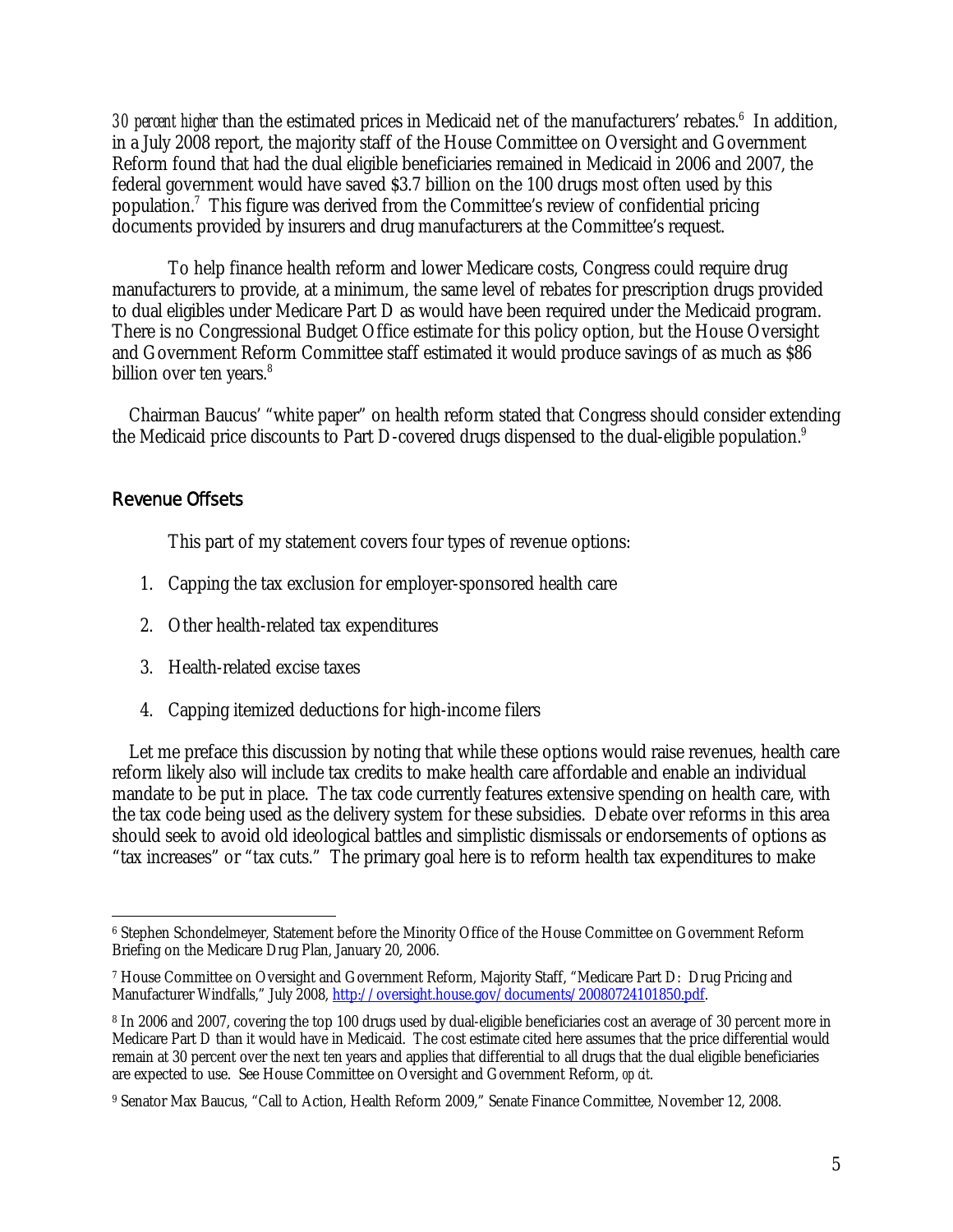them more efficient and effective, more conducive to restraining health care costs, and less regressive.

# 1. The Employer Exclusion

The employer tax exclusion is the single largest subsidy in the tax code. According to the Joint Committee on Taxation, the exclusion of employer-sponsored health care reduced federal tax collections by \$246 billion in 2007.<sup>10</sup>

 As is well known, the tax exclusion is poorly targeted. It gives the greatest benefit to those with the highest incomes, although they are the group that least needs help paying for health insurance. The 24 percent of tax units with incomes over \$75,000 in 2004 received almost half of the benefits of the exclusion, while the 27 percent of tax units with incomes under \$20,000 received 6 percent of the benefits.<sup>11</sup> This result arises for three reasons: (1) low- and moderate-income people are less likely to have jobs that offer health insurance; (2) low- and moderate-income individuals offered employer-sponsored insurance are less likely to participate than people at higher income levels, because they cannot afford to pay their share of the premiums; and (3) people with modest incomes benefit less from the tax exclusion than people at high income levels because they are in lower tax brackets.

 The tax exclusion also exacerbates the problem of high and rising health care costs. Like any subsidy, the exclusion encourages more spending on the item that is subsidized. By reducing the after-tax price of health insurance, the exclusion provides an incentive for employers and individuals to select more generous coverage than they otherwise would purchase. Along with other factors, this leads to an increase in the demand for health care services, drives up prices in the health-care sector, and ultimately makes health care and health coverage less affordable.<sup>12</sup>

Because of these problems, many analysts have recommended that the tax exclusion be scaled back. Capping the tax exclusion at some dollar level could change incentives in ways that would encourage people to seek, and providers to practice, more cost-effective health care and thereby slow the growth in health care costs.

But there also are legitimate concerns about such a course. Unless limits on the tax exclusion are combined with other changes, modifying the exclusion could weaken employer-sponsored insurance, which is the predominant source of health coverage for people of working age and their dependents. The tax subsidies provided through the exclusion are a primary reason why employerbased coverage is so widespread, along with the economies-of-scale and the risk pooling function that employer-based coverage provides.

 $\overline{a}$ <sup>10</sup> The estimate assumes that if the exclusion for employer-sponsored insurance were repealed, employees would not be permitted to deduct the premiums as medical expenses. If such behavior were permitted, the cost of the exclusion would fall to about \$200 billion a year.

<sup>11</sup> Leonard E. Burman, Bowen Garrett, and Surachai Khitatrakun, "The Tax Code, Employer-Sponsored Insurance, and the Distribution of Tax Subsidies," in Henry J. Aaron and Leonard E. Burman, *Using Taxes to Reform Health Insurance* (Washington: Brookings Institution, 2008), p. 43.

<sup>12</sup> JCT, *Tax Expenditures for Health Care,* p.12.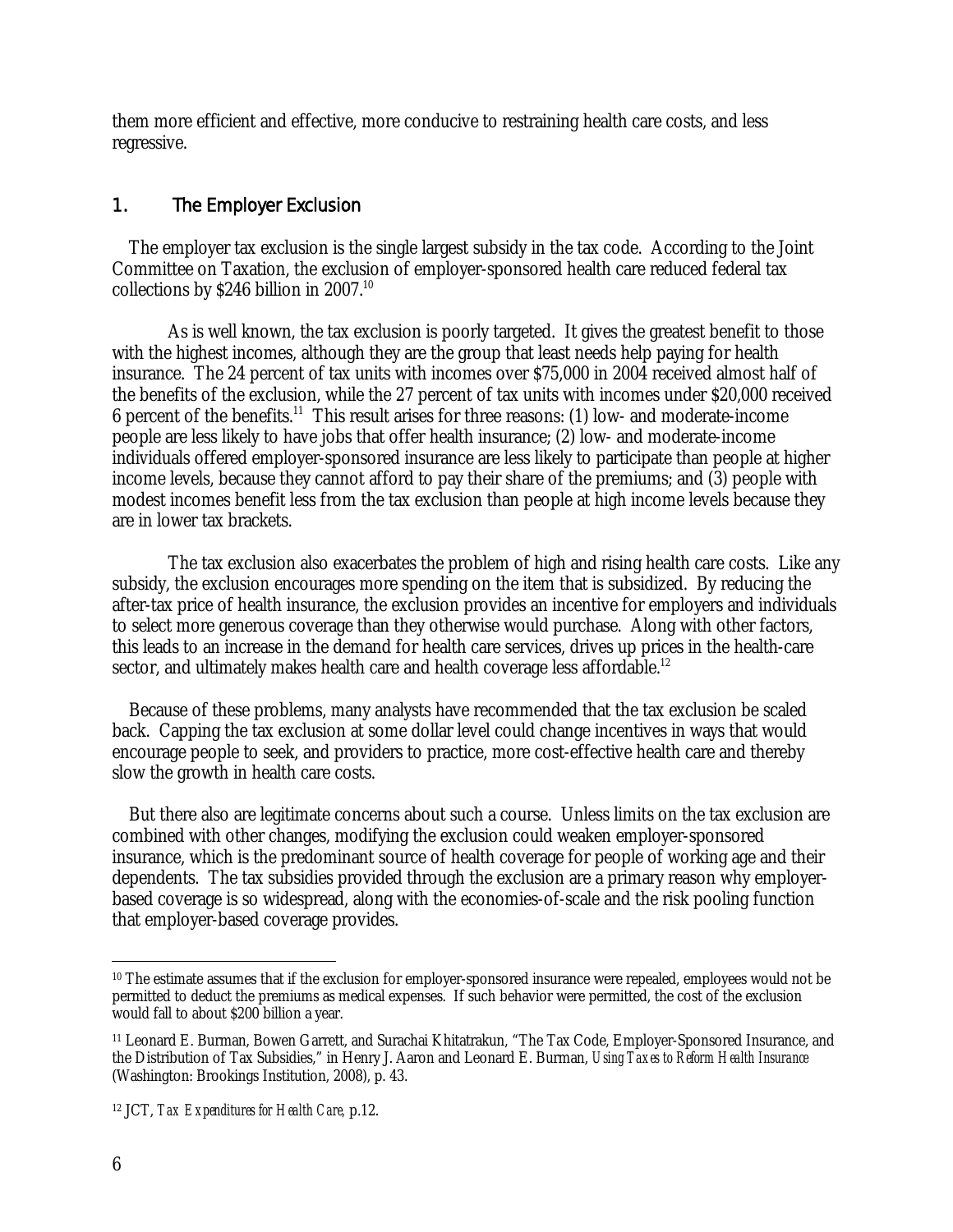### **What to Do?**

A cap on the tax exclusion could make an important contribution to health-care reform by providing a significant source of financing without eroding employer-sponsored insurance or causing other undesirable effects — if both the cap and the rest of the health care legislation are well designed. The design issues are crucial.

 First, most health-reform proposals include a requirement that individuals obtain health insurance for themselves and their families. This is important: faced with having to meet an individual requirement, many workers would find employer-sponsored health insurance even more attractive than it is now even if part of the benefit effectively became taxable for a minority of workers. Employers would have every reason to continue offering health insurance, and employees would have every incentive to accept the offer. In Massachusetts, the individual mandate has resulted in an increase in employer-sponsored coverage.

 Second, some health-reform proposals also include a requirement that employers of more than a certain size offer insurance to their employees or pay some sort of charge. Such a requirement — commonly called "play-or-pay" — would discourage employers from dropping health insurance coverage if it became partly taxable for some people.

Third, appropriate adjustments in the cap could be made. Since critics of capping the tax exclusion have correctly observed that the premiums for the insurance that some firms offer may be high *not* because a plan provides particularly generous benefits but because 1) the covered workers are located in an area with high health-care spending or insurance costs, 2) the covered workers are older or sicker than average, or 3) the firm is of smaller size and a greater portion of the premium is attributable to administrative costs than is the case for larger firms.

Some of these concerns can be addressed by other components of health reform — in particular, by barring insurers from continuing to vary premiums based on beneficiaries' health status or on firm size. The other concern can be addressed by building appropriate adjustments into the cap itself. The cap could be adjusted based on a firm's location and the age of its workforce, so that workers would not pay more because they live in an area with higher-than-average health costs or because their firm has an older workforce. The IRS could issue a set of geographical adjustment factors. If a new system of health insurance exchanges is established, the geographic areas used to adjust the tax cap could correspond to the areas used to set premiums within the exchanges.<sup>13</sup>

#### **Structuring a Cap**

A cap could be based on the cost of insurance. Under this approach, only contributions to the most expensive insurance plans would be taxable. Contributions that employers and employees make for health insurance and health care costs would be included in taxable income only if, and only to the extent that, they exceeded a certain amount (which as noted, could be subject to several adjustments).

-

<sup>&</sup>lt;sup>13</sup> The IRS could be directed to issue a set of geographic adjustment factors that firms would apply to the raw premium amounts in order to determine the amounts reported on W-2 forms. Appropriate modifications could be made for firms whose workforce is spread over several locations.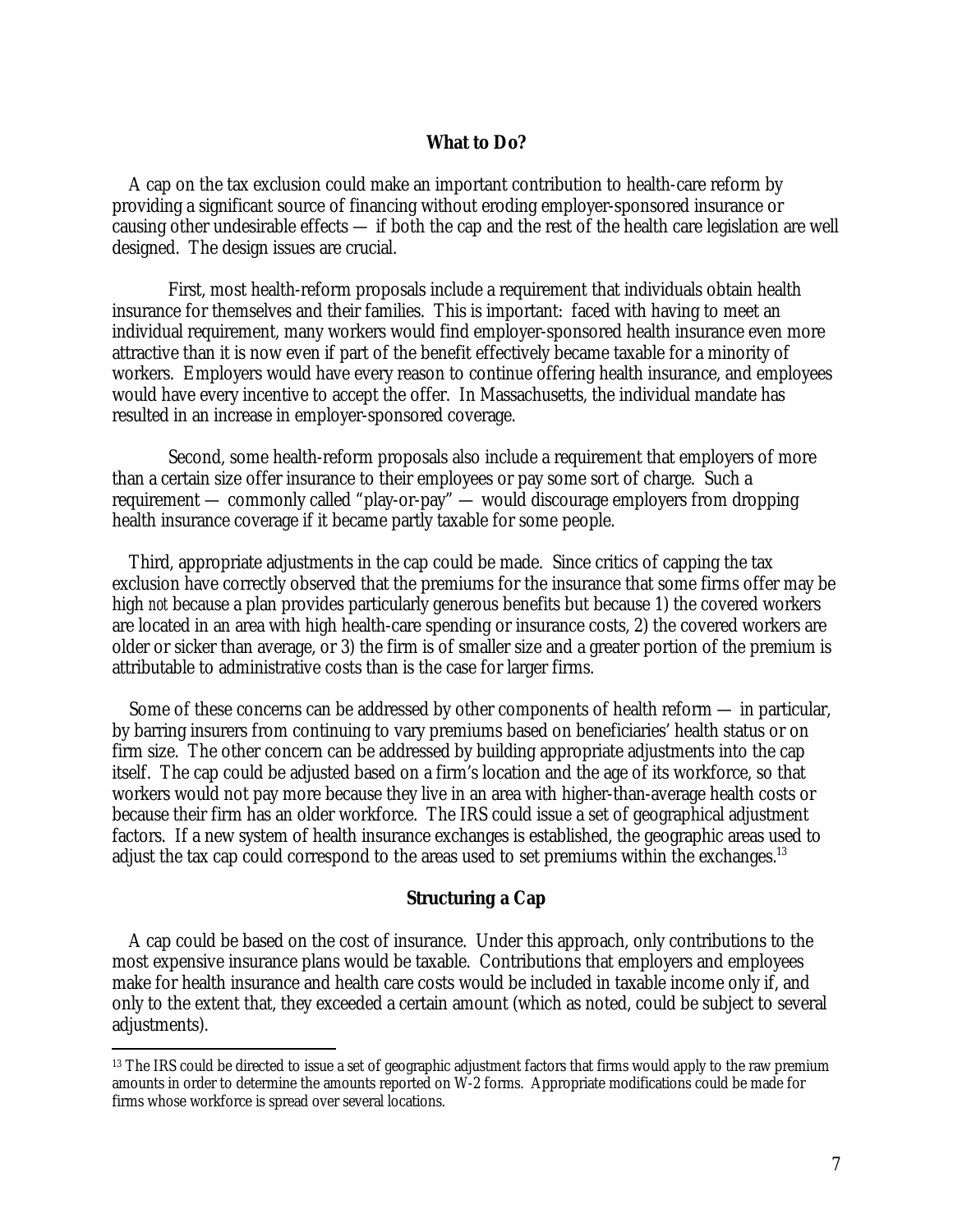Alternatively, a cap could be based on the income of the taxpayer. Under this variant, only people with incomes above a certain threshold would face taxation on their employer's contributions to the cost of their health insurance.

 Or, a cap could be based on both the amount of the insurance and the income of the taxpayer. Under this approach, only upper-income taxpayers whose tax-favored health contributions exceeded a certain amount would be subject to the cap.

If properly designed, a limit on the tax exclusion for employer-sponsored insurance could be administered in an equitable fashion and without imposing large compliance burdens on employers or workers,<sup>14</sup> could contribute significantly to financing health care reform, and could be a useful tool in helping to restrain health care costs.

## 2. Other Health-related Tax Expenditures

The tax code contains a plethora of tax expenditures that have been added in piecemeal fashion over the years, primarily to help people afford insurance or moderate their out-of-pocket costs. Some of these provisions would be unnecessary or duplicative under a reformed health insurance system. In addition, continuation of certain tax expenditures would be counterproductive because these tax breaks encourage unnecessary and wasteful health care spending. Continuation of some other tax expenditures could weaken a new system of health care exchanges by fostering adverse selection (the separation of healthy and less-healthy people into different insurance arrangements). Finally, current health tax expenditures tend to be highly regressive.

Accordingly, reform of these health tax expenditures could provide a source of financing for health care legislation while strengthening a reformed health care system that seeks to extend coverage and restrain health care costs.

A comprehensive assessment of health tax expenditures lies beyond the scope of this testimony. I will cover three such tax expenditures here: flexible spending accounts, the itemized deduction for health care costs in excess of 7.5% of adjusted gross income, and health savings accounts.

#### **Flexible Spending Accounts**

 $\overline{a}$ 

<sup>&</sup>lt;sup>14</sup> Different approaches would be required for employers who purchase insurance and firms that self-insure. Small employers generally purchase insurance from an insurance company and pay a clearly identifiable premium to an insurer for each employee and dependent. Employers could easily report the current premium amount, or a specified portion thereof, on workers' pay stubs and W-2 statements. Large employers generally act as their own insurer and do not actually pay premiums to an insurance company. Such self-insured employers, however, must calculate premiums charged to former employees eligible for continuation of health insurance coverage under the Consolidated Omnibus Budget Reconciliation Act (COBRA). These employers could report the most recently determined COBRA premium (excluding the additional 2-percent administrative charge), or a specified portion, for the employee's coverage type (individual, family, individual plus spouse, or individual plus child) on workers' pay stubs and W-2 statements. See Paul Fronstin, *Capping the Tax Exclusion for Employment-Based Health Coverage: Implications for Employers and Workers*. Washington: Employee Benefit Research Institute, January 2009. EBRI Issue Brief No. 325.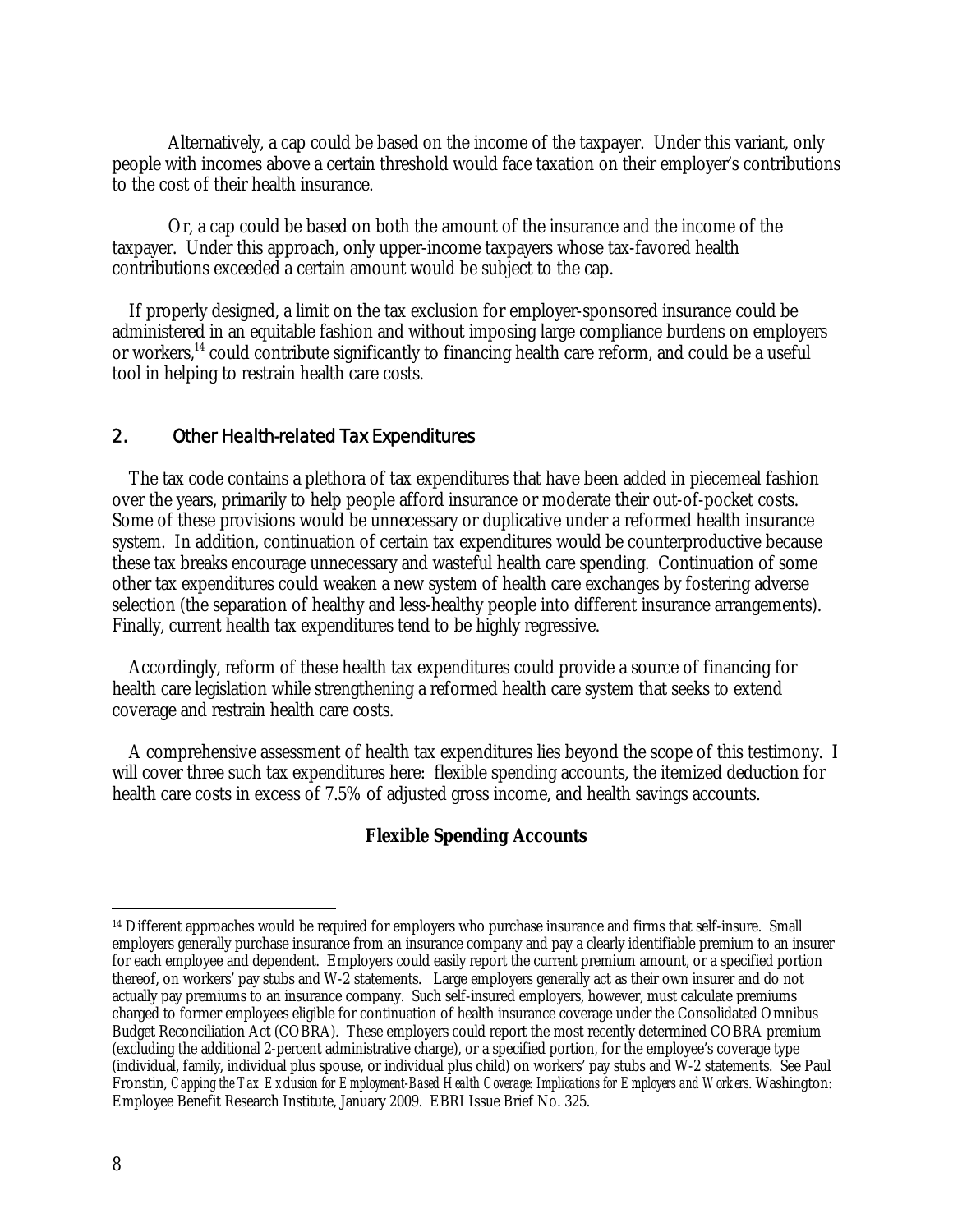Individuals with access to flexible spending accounts may elect to have a portion of their wages or salaries placed in such an account, with that income being exempt from income and payroll taxes. Individuals then withdraw funds from the account (by submitting claims to their employer or to a firm with which their employer has contracted to manage the account) in order to secure reimbursement for out-of-pocket health costs for deductibles, co-payments, and elective health care costs and health-related products that their insurance does not cover.

FSAs are designed to make health care more affordable. If a reformed health care system provides access to affordable coverage, however, with subsidies for people who need such assistance with the costs (and possibly with an out-of-pocket limit, perhaps set as a percentage of income), FSAs should not be essential.

Moreover, FSAs have several undesirable effects.

- The accounts directly encourage excessive and unnecessary health care spending. FSA accounts thus create incentives at odds with health reform goals. People who have these accounts lose all of the wages or salaries remaining in them at the end of the plan year. This prompts bursts of year-end spending on health items and elective procedures that people otherwise would not purchase. People purchase those items and procedures at the end of the year because the items and procedures seem free under FSAs' "use it or lose it" nature.
- The accounts subsidize utilization of health care services and items not typically covered by health insurance. While some of these services may be medically necessary and cost-effective, other services purchased may be elective and of little value. This aspect of FSAs, as well, encourages excess health care spending.
- FSAs are highly regressive and provide only modest benefits to most people of ordinary means who use them;
- FSAs are time consuming to use, involving considerable paperwork with a host of small receipts (in economists' terms, the "transaction costs" imposed on individuals who use these accounts can be considerable);
- Finally, FSAs actually hurt some low- and moderate-income workers. The Tax Policy Center reports that for lower-income people, the eventual loss in Social Security benefits due to lower payroll tax contributions as a result of FSA participation generally outweighs the immediate tax savings. People affected in this way usually have no idea that they are lowering their lifetime disposable income by participating in an FSA.

Consider the following. The average contribution to a FSA was \$1,208 in 2006. Someone in the 15 percent tax bracket would get a tax savings of approximately \$270 if he or she contributed this amount — but, the typical benefit for middle-income households is less than this because people at higher income levels tend to place larger amounts of money in FSAs, thereby boosting the average contribution up to the \$1,208 level just mentioned. The typical middle-income participant contributes less than \$1,208. And to gain these relatively modest tax benefits, individuals generally must spend hours stockpiling receipts and filling out forms. Finally, Aetna found that 14 percent of its FSA customers *forfeited* an average of \$723 in 2007 because of funds that remained unspent in FSA accounts at the end of the year.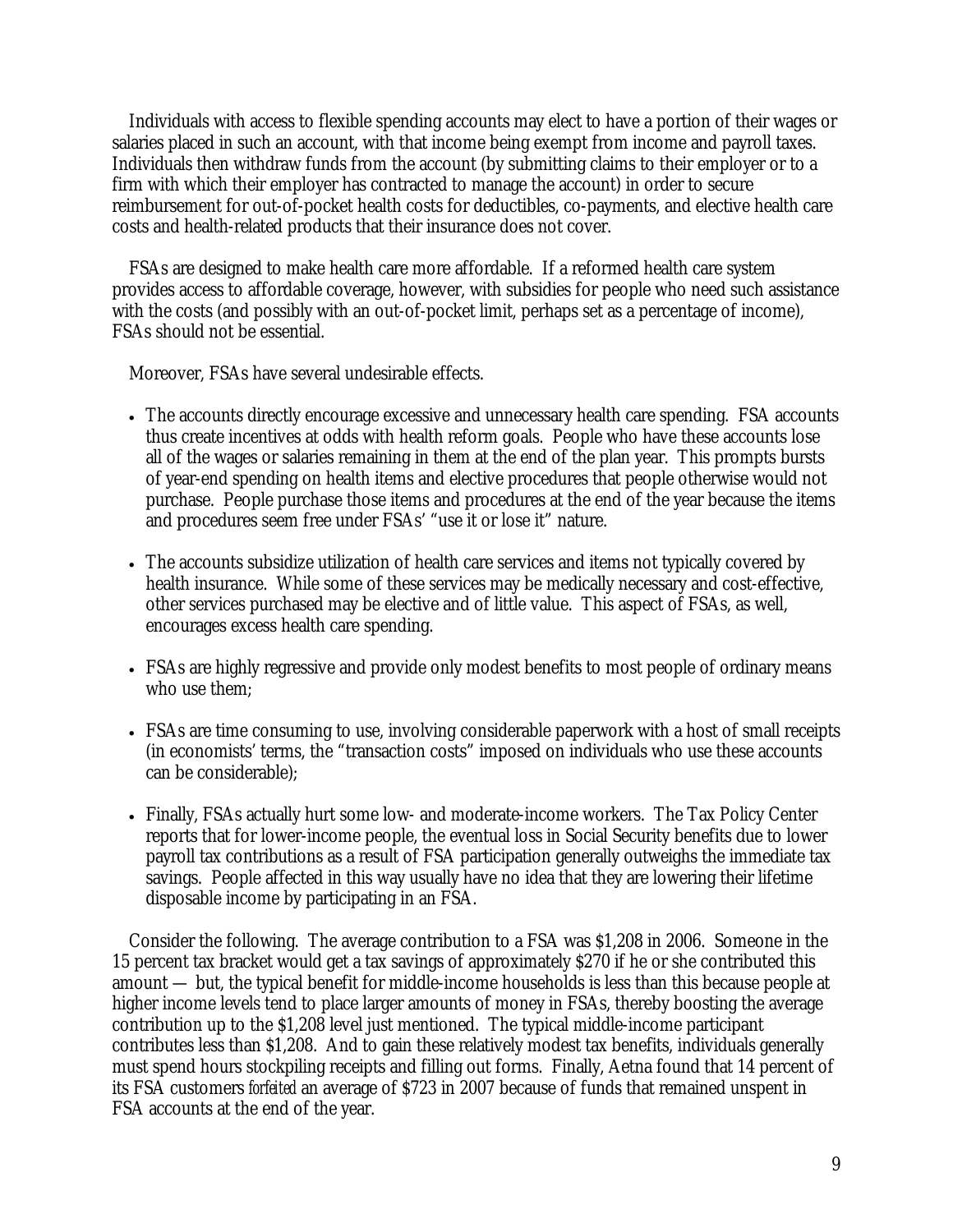That FSAs encourage excessive health care spending is undeniable. The following advice from the "Frugal Dr. Mom" website in promoting a humidifier is illustrative: *"If you have FSA money to burn, humidifiers generally count as an FSA purchase."* Or this from the "planforyourhealth" website: *"If you have an FSA, spend that money!"*

Moreover, FSAs encourage spending on types of health treatments or volumes of procedures that are beyond recommended medical practice and are not covered by insurance. In a world where insurance coverage can be flimsy, the case for FSAs is stronger, though not compelling. With health care reforms that set standards for creditable coverage and involve subsidies and some type of limit on out-of-pocket costs, the case for FSAs is much weaker.

In short, FSAs are labor-intensive for taxpayers but yield only modest tax savings for most participants. They are regressive and distort consumption choices in a wasteful direction, both because they can be used for health care services *irrespective* of cost-effectiveness or clinical effectiveness, and because the "use or lose it" feature of FSAs encourages people to make unnecessary purchases at the end of the plan year. And well-designed health care reform would remove much of the rationale for health FSAs.

The preferred option would be to eliminate health care FSAs at the time that the reformed health care system takes effect. Other options include imposing an annual FSA contribution limit (e.g., \$1,000), setting an income limit on FSA participation (e.g., at the income limits used for deductible IRAs), and including FSAs under a cap on employer-related health care subsidies (i.e., instead of a cap on employer health care contributions, placing a cap on total tax benefits associated with employer-sponsored coverage.)

A related issue concerns the current tax expenditure for the employee share of health care premiums for employer-sponsored insurance, which also can be paid out of pre-tax income that isn't subject to income or payroll tax. If the employee share of the premium is \$100 a month, a highincome individual effectively pays \$64 because of this tax expenditure, while an employee in the 10 percent tax bracket pays \$82. (These figures reflect the effect on the employee share of the payroll tax as well as the income tax.) One option is to fold this tax benefit into an overall cap on the tax benefits associated with employer-based coverage.

#### **The Tax Deduction for Costs Exceeding 7.5% of AGI**

The tax code helps to protect people against catastrophic health care costs by providing a deduction for health costs that exceed 7.5% of AGI. This deduction may no longer be needed in full under health care reform, depending on the shape that reform takes.

If benefit packages are adequate, subsidies are provided to people of modest means, and there are reasonable limits on total out-of-pocket costs, this deduction should no longer be needed — with one important exception. The deduction will continue to be needed for long-term care costs. (A refundable tax credit would be superior to a deduction for long-term care costs, but that lies beyond the scope of this testimony.)

### **Health Savings Accounts**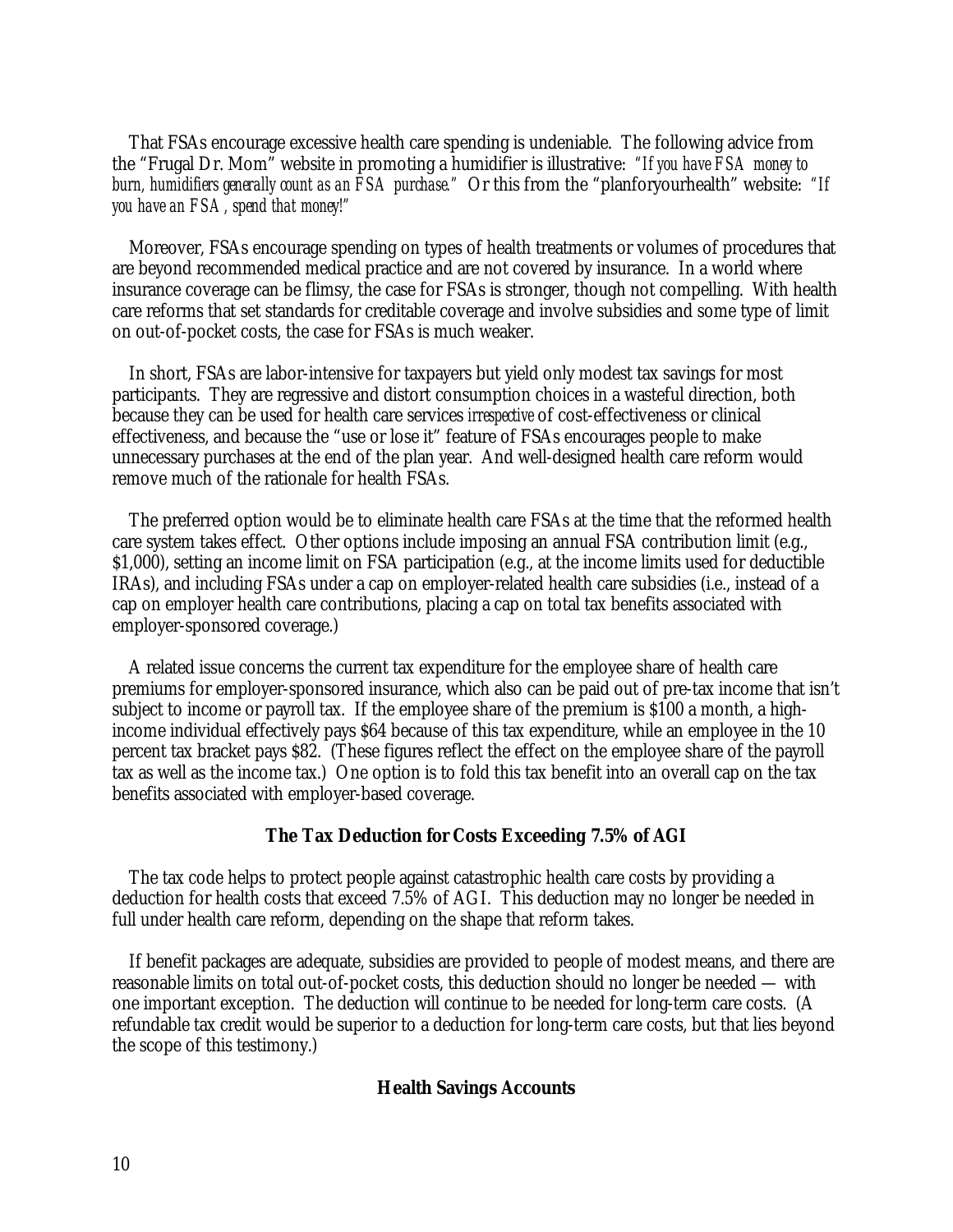Health Savings accounts are another tax mechanism that is intended to help make health care costs more affordable but would not mesh well with a reformed health insurance system. HSAs could make a system of health care exchanges less effective and efficient. Also of concern, some features of HSAs may foster excess health care consumption.

A particular concern about Health Savings Accounts attached to high-deductible health insurance plans is that such plans can pose a significant risk of "adverse selection," because they tend to be disproportionately attractive to healthier and more affluent individuals who do not need much in the way of health care and consequently are less concerned about the higher out-of-pocket costs required under a high-deductible plan, but who benefit the most from the unprecedented taxsheltering benefits that HSAs provide.<sup>15</sup> (Unlike any other tax-preferred savings account in the tax code, contributions to HSAs are tax-deductible *and* withdrawals are tax free if used for out-of-pocket medical expenses. Other accounts, like IRAs, permit deductible contributions but tax the withdrawals or allow tax-free withdrawals but do not allow tax-deductible contributions.)

If high-deductible plans attached to HSAs can be offered within the new health insurance exchanges and significant numbers of healthier-than-average individuals enroll in such plans, that likely will drive up premiums for the more comprehensive plans offered in the exchanges since those plans would tend to be left with sicker-than-average groups of enrollees. As a result, the federal government would *either* have to increase the subsidies available to enable lower-income individuals, particularly those who are in poorer health or have chronic illnesses, to continue enrolling in comprehensive plans, *or* such individuals would be forced to enroll in HSA plans even though such plans require substantial upfront deductibles and other cost-sharing that low-income individuals generally are not able to afford.

Options for how to deal with these issues as part of health care reform include the following:

- Bar high-deductible plans attached to HSAs from being offered in the exchanges. As noted, such plans are likely to lead to adverse selection within the exchanges, which would lessen the ability of the exchanges to pool risk effectively over the long term and provide broad access to affordable, comprehensive coverage.
- Limit HSAs' tax-sheltering benefits, at least for HSAs offered through the exchanges. In the version of their health reform plan that Senators Wyden and Bennett offered last year and presented to the Congressional Budget Office for evaluation, individuals enrolled in HSAs would no longer be permitted to make tax-deductible contributions to HSAs and thereby to use HSAs in substantial part as tax shelters. The only contributions allowed would be those made by insurers to comply with an actuarial value standard required of all health insurance plans. Such HSA reforms would make HSAs less disproportionately attractive to healthy, higherincome individuals and thus would moderate the risk of adverse selection that HSAs would otherwise pose to the exchanges, although some risk would remain.

In addition to these options, one change in HSAs should surely be made. The HSA contribution rules in place before 2006 should be restored.

 $\overline{a}$ 15 See Edwin Park and Robert Greenstein, "Latest Enrollment Data Still Fail to Dispel Concerns about Health Savings Accounts," Center on Budget and Policy Priorities, Revised January 30, 2006 and Edwin Park, "Informing the Debate about Health Saving Accounts," Center on Budget and Policy Priorities, June 13, 2006.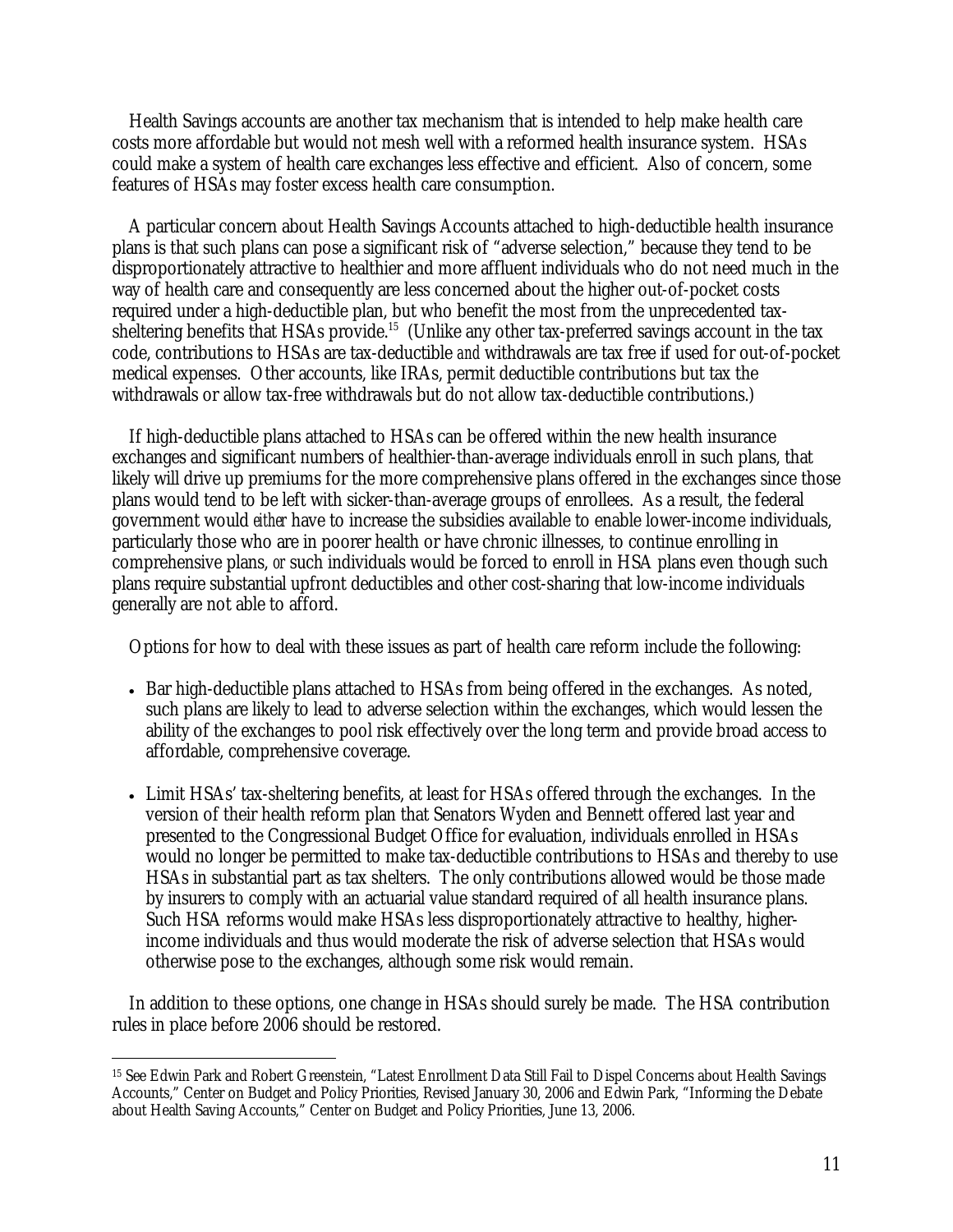When HSAs were first enacted as part of the Medicare drug law in 2003, individuals could contribute to their HSAs on a tax-free basis the lower of the deductible amount under their health insurance plan or the annual HSA contribution limit the legislation set. This rule was changed in 2006, however, to allow individuals to contribute (on a tax-deductible basis) the full amount up to the annual contribution limit, *even if the limit substantially exceeds the deductible in their health plan*. In tax year 2009, the minimum high deductible required for family coverage in a plan tied to a HSA was \$2,300, while the annual HSA contribution limit was \$5,950. Thus, an individual could sock away *\$3,650 more* in an HSA than the amount of the deductible under his or her health plan. This substantially increased the tax-sheltering opportunities of HSAs, particularly for high income taxpayers, who were the people who benefited most from the change since they can best afford to contribute the additional amounts.

 This change also encourages people with HSAs to increase the amounts they spend on health care. Individuals with HSAs now can "overfund" their HSAs and spend a portion of their excess HSA balances on virtually any health care item or service, including unnecessary care that normal medical practice would not advise and health insurance would not typically cover.<sup>16</sup>

## 3. Health-related Excise Taxes

Another set of financing options involves excise taxes on products that can undermine good health and impose costs on society. The most obvious such product is tobacco; its deleterious effects on health and the costs that it imposes are well known. Congress significantly increased taxes on tobacco products earlier this year as part of children's health insurance legislation. Whether Congress would be willing to return to this issue again this year is unclear. A case can be made on the merits for further action here.

Since the issue of taxes on tobacco products has so recently been debated and is so well known, I will not discuss it further here. This section of my testimony focuses on issues and options related to: 1) taxing soda and other highly sweetened soft drinks; and 2) adjusting the federal excise tax on alcohol, which has eroded very substantially as a result of inflation since it was last adjusted in the bipartisan deficit reduction agreement of 1990.

To be sure, these excise taxes are regressive. We are talking, however, of options for financing national health care reform that includes universal coverage. The bulk of the Americans who are uninsured have low or moderate incomes. The net effect on this part of the population would be a substantial gain in well-being. Low- and moderate-income households who reduced their consumption of unhealthy products as a result of changes in tax policy also would benefit from improved health outcomes.

## **A Tax on Highly Sweetened Soft Drinks**

 $\overline{a}$ 16 Joel Friedman, Robert Greenstein and Edwin Park, "Last-Minute Addition to Tax Package Would Make Health Savings Accounts More Attractive as Tax Shelters for High-Income Individuals," Center on Budget and Policy Priorities, September 26, 2006.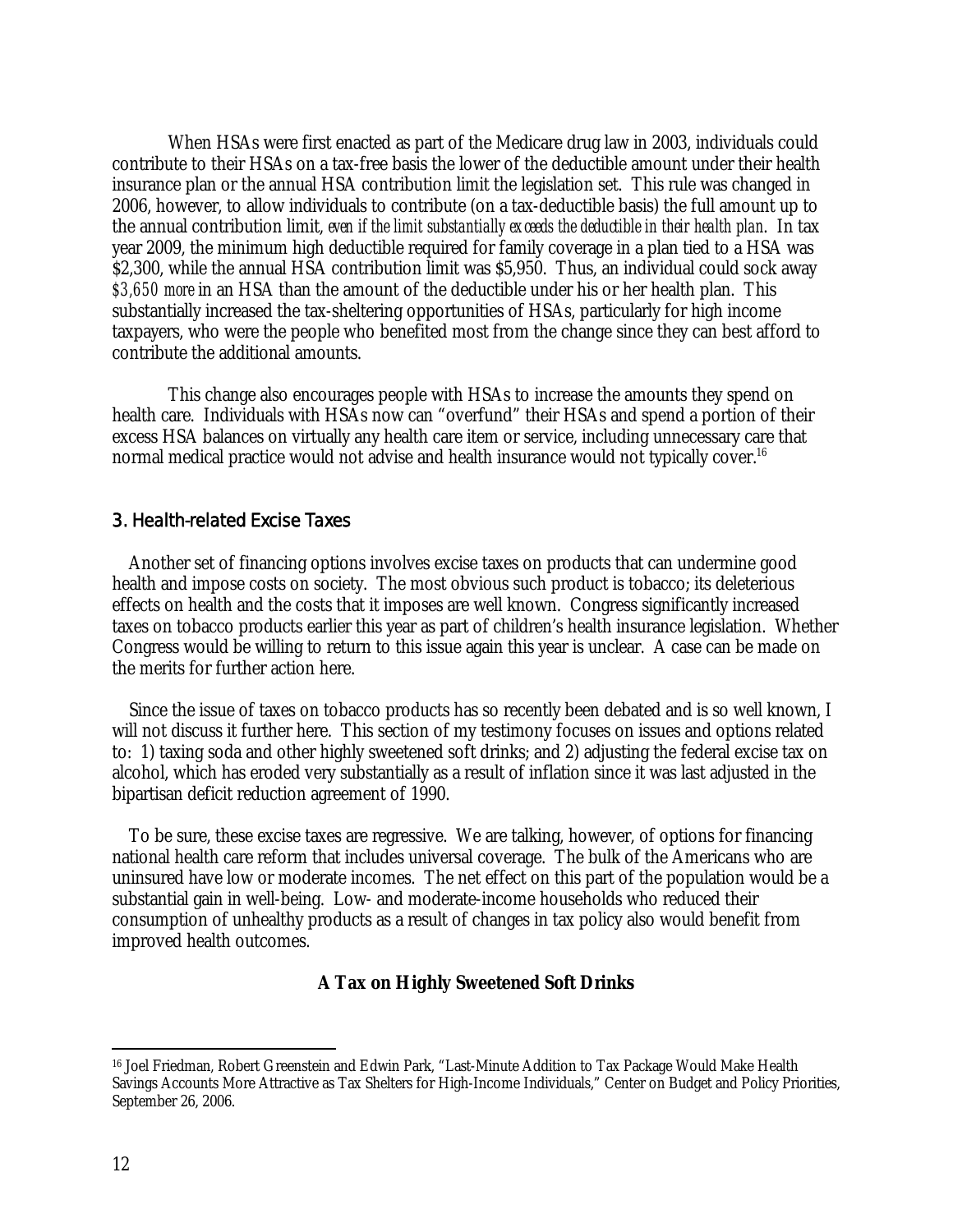Mounting evidence indicates that high-sugar soft-drink consumption has increased sharply in recent years and that this appears to have contributed markedly to increased obesity, which results in higher health costs and increased morbidity. A recent article in *The New England Journal of Medicine,* "Ounces of Prevention: The Public Policy Case for Taxes on Sugared Beverages," makes a strong health case for a federal tax on soft drinks. A few disturbing statistics are worthy of note:

- Per capita consumption of sugar-sweetened beverages *nearly tripled* from 1977-78 to 2000. By 2003, the average American consumed nearly one gallon of soft drinks a week (46 gallons per year). Americans now consume about 250-300 more calories per day on average than they did several decades ago. The increased consumption of high-sugar soft drinks accounts for *nearly half* of this increase.
- According to a 2001 USDA study, 32 percent of adolescent girls and 52 percent of adolescent boys consume three or more eight-ounce servings of soda per day.
- The increase in obesity, to which has increased soft-drink consumption is likely to have contributed heavily, is a significant factor in the higher incidence of diabetes and other diseases. According to the Centers for Disease Control, obesity raises the risk of heart disease, diabetes, stroke, hypertension, certain cancers and other diseases.
- Being overweight as a child increases the risk of developing diabetes, hypertension, respiratory problems and orthopedic problems. Another study published in the *New England Journal of Medicine* concluded that, because of the increase just through 2000 in adolescent obesity, heartdisease deaths by 2035 will rise 6 to 19 percent above what they would have been *without* the increase in obesity.<sup>17</sup>
- Another study found that women who consumed one or more soft drink servings per day were twice as likely to develop diabetes during the eight-year study as women who consumed less than one serving per month.<sup>18</sup>
- Increased obesity also imposes costs on the health care system and taxpayers. Researchers at Emory University have estimated that the "rising prevalence of obesity and [the] higher relative per capita [health] spending among obese Americans accounted for 27 percent of the growth in real capita [health] spending between 1987 and 2001."19 Increased obesity accounted for 15 percent of the increase in Medicare costs between 1987 and 2002.<sup>20</sup>
- A tax on high-sugar soft drinks would reduce consumption of such beverages and thereby

 $\overline{a}$ 17 "Adolescent Overweight and Future Adult Coronary Heart Disease," *New England Journal of Medicine*, December 6, 2007, http://content.nejm.org/cgi/content/full/357/23/2371#F1

<sup>&</sup>lt;sup>18</sup> "Sugar-Sweetened Beverages, Weight Gain, and Incidence of Type 2 Diabetes in Young and Middle-Aged Women," *Journal of the American Medical Association*, August 25, 2004, http://jama.ama-assn.org/cgi/content/full/292/8/927

<sup>19</sup> See "The Impact of Obesity on Rising Medical Spending," *Health Affairs*, October 20, 2004, http://content.healthaffairs.org/cgi/reprint/hlthaff.w4.480v1

<sup>20 &</sup>quot;The Rise In Spending Among Medicare Beneficiaries: The Role of Chronic Disease Prevalence And Changes In Treatment Intensity," *Health Affairs*, August 20, 2006, http://content.healthaffairs.org/cgi/reprint/25/5/w378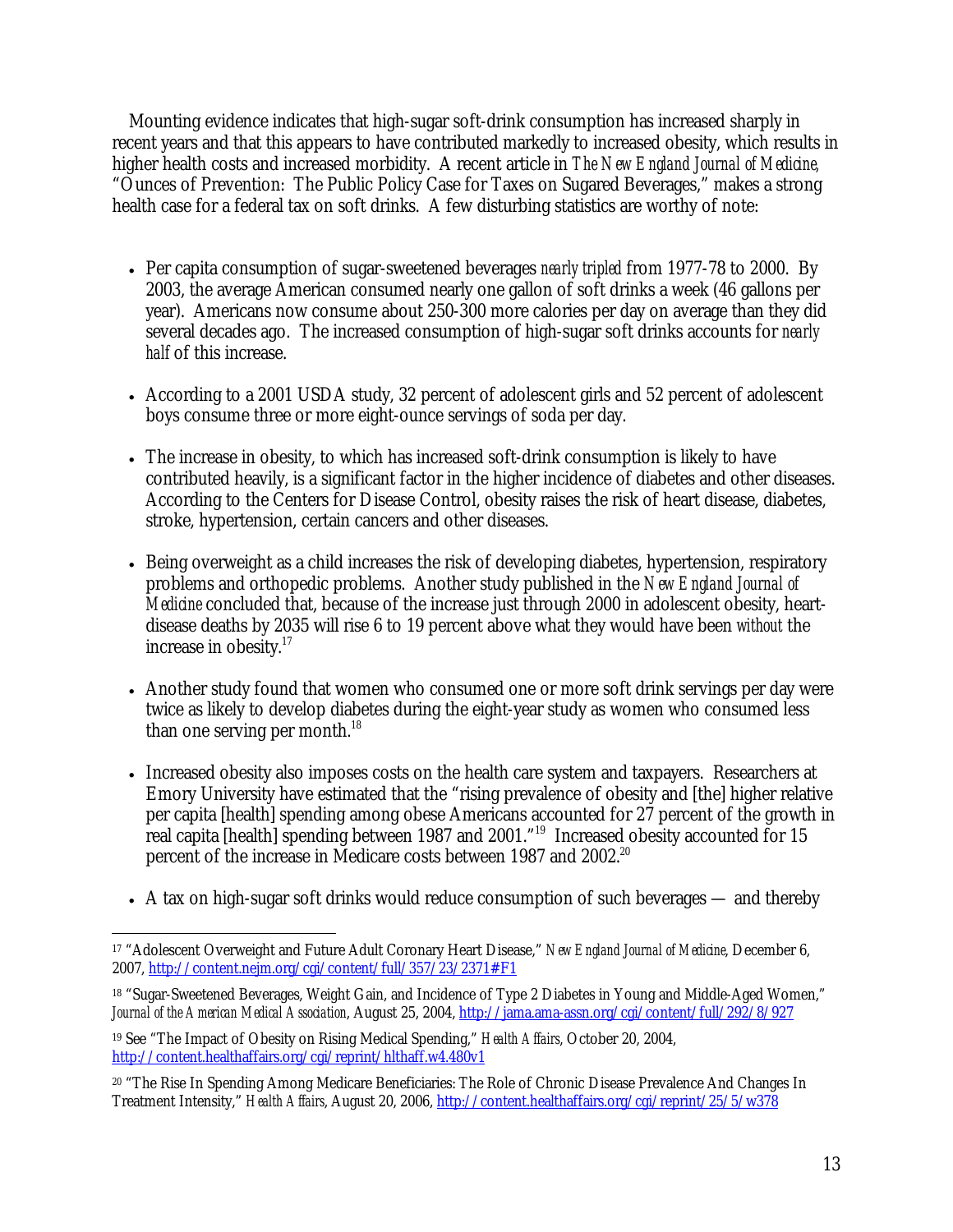improve health outcomes. The authors of the recent *New England Journal of Medicine* article estimate that a 10 percent price increase would cut consumption by 7.8 percent.

States are out in front of the federal government here. While only 14 states levied a sales tax on food for home consumption in 2007, some 39 states imposed a sales tax on at least some soda purchases. In some of these states, the tax on soda is simply part of the sales tax that applies to food; in others, it is a separate or a higher tax. Some 28 states impose a higher sales tax on vending machine soda sales than on food generally (in most of these states, vending machine snack foods also are subject to the tax), and 20 states impose a higher tax on soda purchased at grocery stores than on other food purchases.

The best option to consider here would be to establish an excise tax on the value of soda, as Arkansas and West Virginia have done. In these states, the tax is levied on distributors, manufacturers, and wholesale dealers. (Both states also levy an equivalent tax on soft drink syrup or dry mix used to make soft drinks.) Health concerns argue for a tax levied in this "upstream" manner — the higher price that results operate as a nudge to reduce consumption of high-sugar beverages.<sup>21</sup>

The *New England Journal of Medicine* article proposed that a tax be set on those products at the rate of a penny per ounce. That would add 12 cents to the price of a 12-ounce soft drink. The authors of the article estimated this would reduce soft-drink consumption by more than 10 percent. On a back-of-the envelope basis, such a proposal should raise something over \$10 billion a year, based on a Center for Science in the Public Interest estimate of a similar proposal.

#### **Alcohol Taxes**

Federal excise taxes on alcohol now stand at their lowest level in decades. The tax on distilled spirits has been reduced *85 percent* in real terms since 1951 (i.e., after adjusting for inflation). Just since 1991, when alcohol taxes were last adjusted, these taxes have been reduced 37 percent across the board, when inflation is taken into account.

Taxes on alcohol are projected to fall another 8 percent in real terms by 2019.

Looked at another way, federal excise taxes on alcohol equaled 12 percent of gross alcohol sales in 1980. They now amount to about half that, with the percentage falling further every year.

To be sure, moderate alcohol consumption can be neutral or even beneficial for health. But excess alcohol consumption imposes large costs. A study conducted for the National Institute of Alcohol Abuse and Alcoholism by the Lewin Group found that the economic costs of alcohol abuse amounted to an estimated \$185 billion in 1998. Such costs include direct medical costs, lost productivity and earnings, and increased crime.

 $\overline{a}$ 

 $^{21}$  A soda tax could be administered by the Alcohol and Tobacco Tax and Trade Bureau (TTB), which is housed within the Treasury Department. Under federal law, tobacco products are taxed but are not subject to the level of regulation imposed on alcohol products. The TTB administers tobacco taxes by issuing permits to tobacco manufacturers, importers, and exporters. A parallel system of permits could be instituted for manufacturers, importers, and exporters of soda and soda products.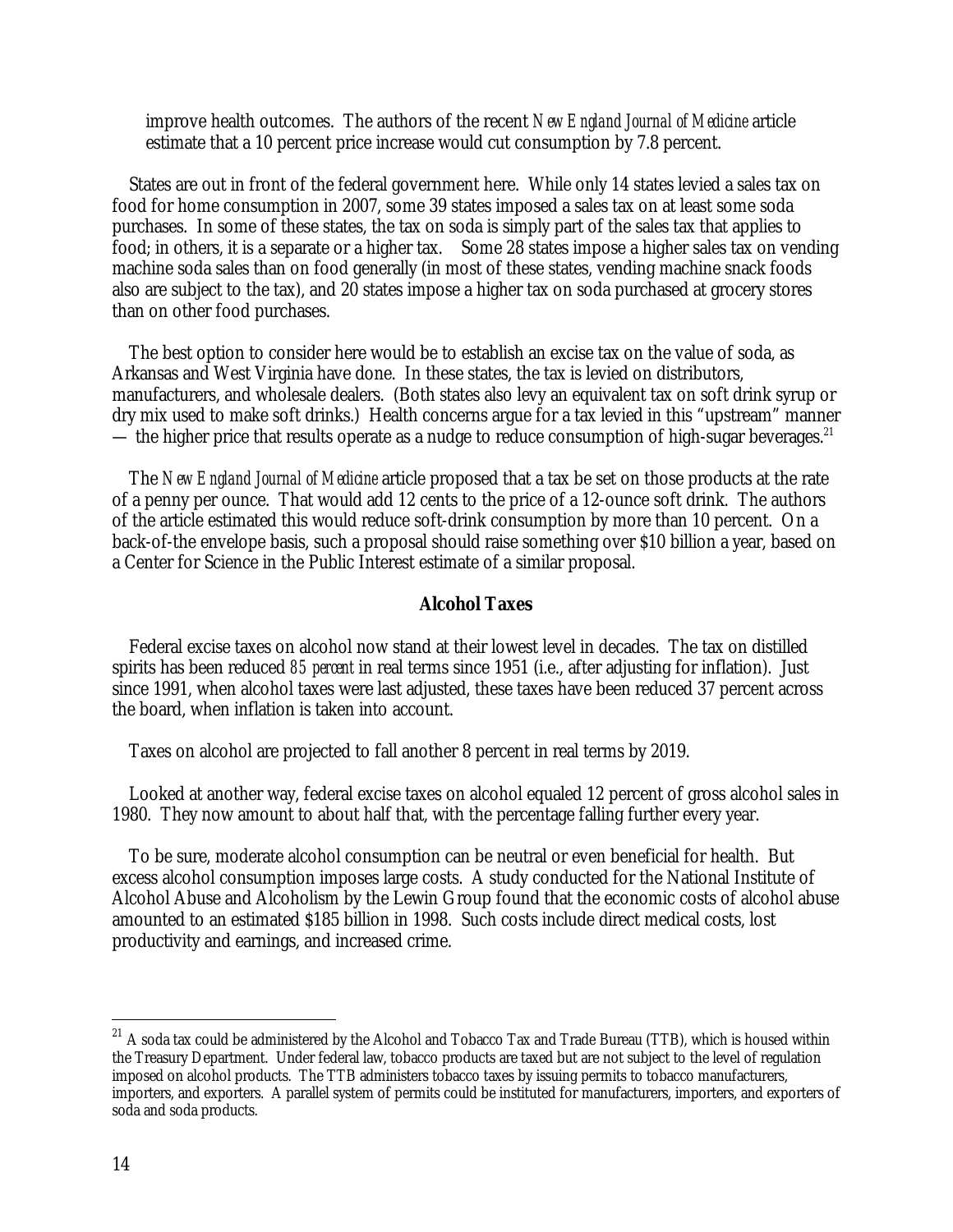For these reasons, a large group of economists, including four Nobel laureates and three former presidents of the American Economics Association, issued a statement in 2005 calling for increases in excise taxes on alcohol. In addition, the National Academy of Sciences has recommended raising alcohol excise tax rates to discourage underage drinking. Similarly, a 2007 report issued by the Surgeon General noted that increasing the costs of alcohol use (i.e., raising the tax on alcohol) could influence teenagers to drink less.

According to the Centers for Disease Control and Prevention, excessive alcohol use causes about 79,000 deaths per year in the United States.

Raising alcohol taxes to help pay for health care reform also appears to enjoy public support. The Kaiser health tracking poll for April 2009 reports that 68 percent of Americans support increasing wine and beer taxes to help pay for health care reform.

There are various options to raise revenue in this area. As noted, taxes on alcohol were last increased in the 1990 bipartisan budget reconciliation bill, with these increases taking effect in 1991, and have effectively been reduced by 37 percent since then because of inflation. One option would be to raise tax rates back to where Congress set them in 1990 — i.e., to put them at the 1991 level, adjusted for inflation since that time. Under this option, taxes would increase by 4 cents on a bottle of beer, to a total of 9 cents per bottle. They would rise by 3 cents on a glass of wine, to 7 cents per glass.

Another option is one included by the Congressional Budget Office in its recent health care options volume — to set alcohol taxes at a uniform \$16 per proof gallon. This CBO option is designed to tax alcohol equally whether it is found in distilled spirits, beer, or wine. Currently, distilled spirits are taxed more heavily.

The current tax on spirits is \$13.50 proof per gallon. This CBO option would raise that to \$16 per proof gallon and also apply it to beer and wine. Under this option, the tax on a bottle of beer or a glass of wine would rise to about 14 cents — the increase would be 9 cents on a bottle of beer and 10 cents on a glass of wine. According to CBO, this option would raise \$60 billion over ten years (\$28 billion over five years).

A third option, and the one that would raise the most revenue of the three outlined here, would be to combine the first two options. Under such an approach, alcohol would be taxed across the board at the level that distilled spirits were taxed in 1991, when Congress last acted, with that level adjusted for inflation since 1991 and going forward. Under this option, the tax on a bottle of beer or a glass of wine would be about 18 cents. The increase would be 13 cents per bottle of beer and 14 cents per glass of wine.

An argument may be made in response to these options that unlike tobacco, moderate alcohol consumption is not injurious to health and may even be beneficial. But people who are moderate consumers of alcohol would only be very lightly touched by these proposals. For example, under the first option outlined above, someone who drank a glass of wine with dinner every night throughout the entire year would face a total annual tax increase of \$10.85 over the year. Even under the second option under which the tax on wine would rise by 10 cents a glass, the total impact on someone drinking a glass of wine every day of the year would be just \$36.50.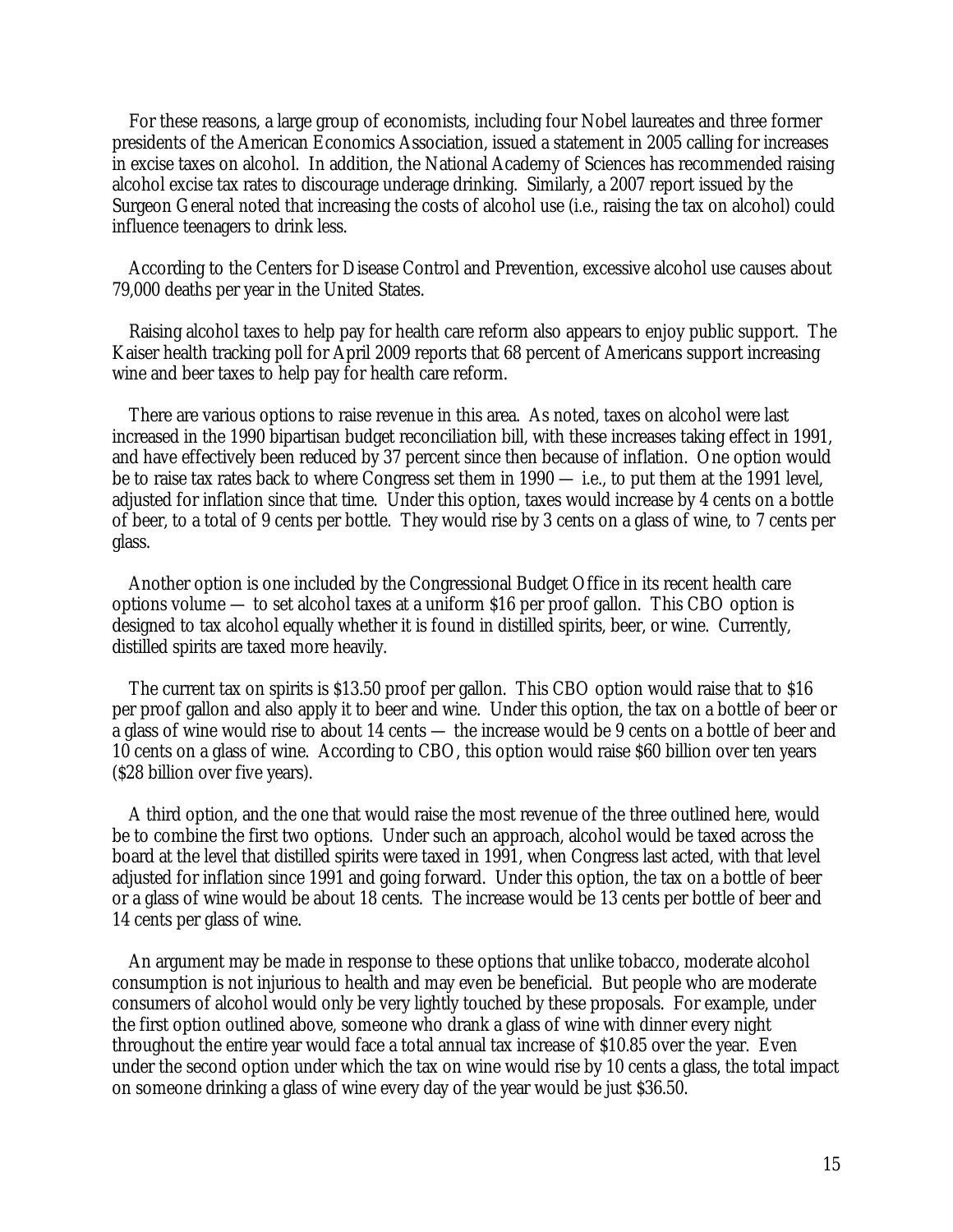# 4. Capping Itemized Deductions

The President's budget proposes to set a cap of 28 percent on the deduction rate that households with incomes over \$250,000 may use. This is the same rate that applied to deductions taken by high-income households in the late 1980s, following enactment of the Tax Reform Act of 1986.

This proposal has attracted criticism for its impact on charities. In fact, the impact on charitable contributions would be relatively modest. Moreover, there is reason to believe that the charitable sector as a whole could be a net gainer if this proposal is combined with effective health care reform.

- Analysis by the Urban Institute-Brookings Tax Policy Center shows that only 1.4 percent of all households would be touched by this proposal.
- Based on the economic research in the field, total charitable contributions would be expected to decline by slightly less than 2 percent.

And there would be some benefits for charities.

- Universal coverage would relieve the charitable sector of the need to finance billions of dollars a year in charity health care.
- Small non-profits that now must pay high health care premiums likely would be able to obtain health coverage for their employees at lower cost through a health insurance exchange.

This is why I believe charities as a whole would be more likely to be net winners than net losers from the combination of this proposal and health care reform.

A criticism that this would place too heavy a tax burden on high-income households also seems misplaced. Analysis by the Tax Policy Center shows that if the various tax measures President Obama has proposed were adopted — including the itemized deduction cap — the effective tax rate on each income group, up through and including the top 1 percent of households, would be lower than it was in late 1990s when the economy boomed and high-income households did well.

Despite the strong criticisms that have been made of the Administration's proposal, I would urge the Committee not to take this approach entirely off the table. There are alternative options, designed to address the criticisms that have been voiced of the Administration's proposal, that warrant serious consideration. Two such options are:

- Exempt charitable contributions from the President's proposal; or
- Apply a cap to all itemized deductions but set the cap at 33% and/or 35%, rather than at 28%.

Today, filers deduct at the 33% rate if they are in the next-to-the-top tax bracket, and at 35% if they are in the top bracket. The tax rates in these two brackets are slated to go back to 36% and